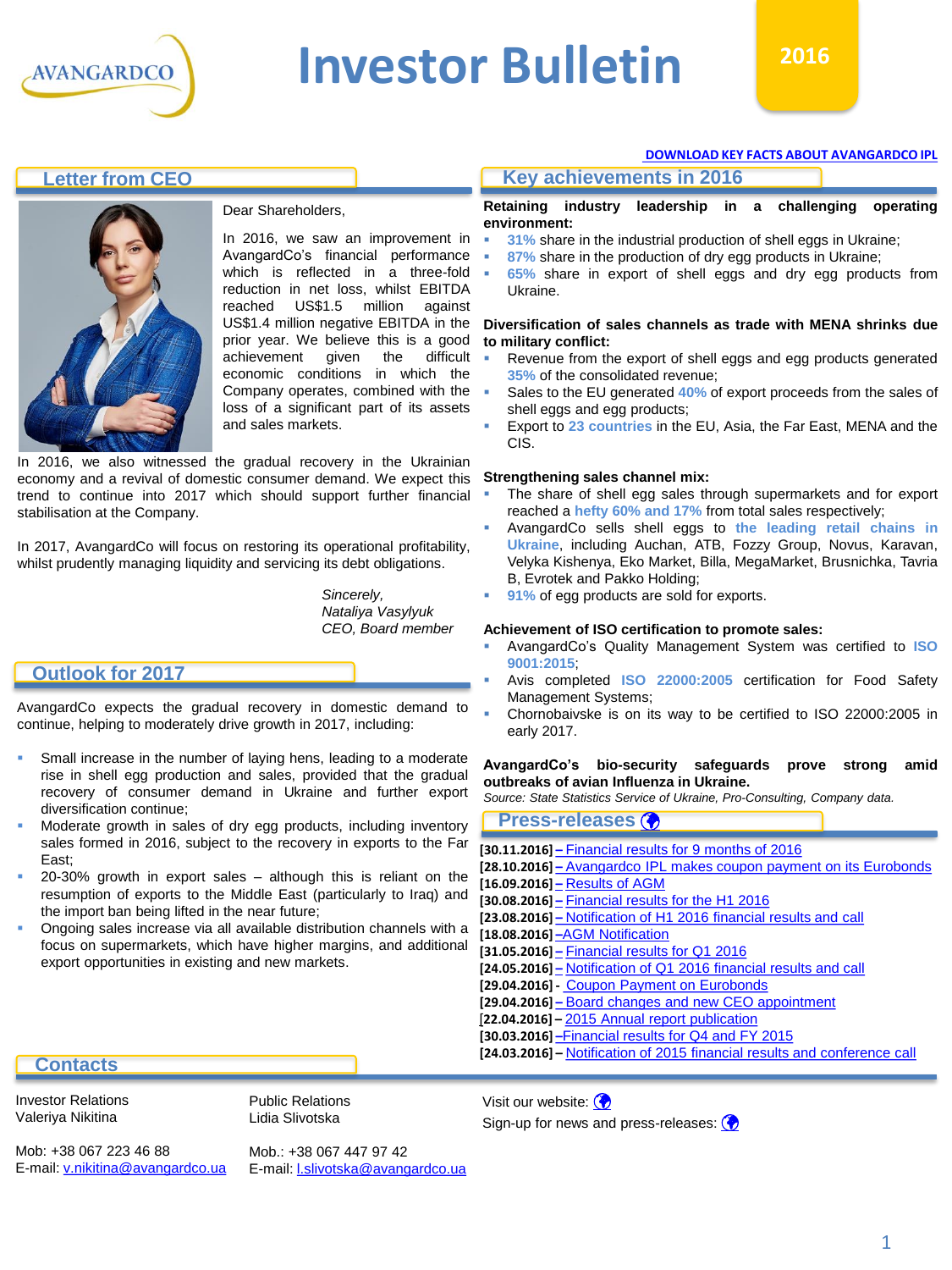

# **Macroeconomics: key metrics**

### **Improved macroeconomic environment in Ukraine in 2016:**

- GDP **up 2.3% YoY** in 2016, growing for four consecutive quarters (FY 2015: (9.8%) YoY);
- **FX market was relatively stable, however the Ukrainian Hryvnia** depreciated a further 17% YoY against the US dollar in 2016, following a 83% YoY drop in 2015;
- Inflation **decelerated to 13.9% YoY** (FY 2015: 48.7% YoY), but remained in double digits, mainly due to increased utilities tariffs and weaker currency;
- IMF expects GDP to increase 2.5% YoY and inflation of 11.0% YoY in 2017.

*Source: State Statistics Service of Ukraine, Company data.*

## **Industry overview**

#### **Positive dynamics in domestic consumption:**

Households' disposable income has been improving since Q2 2016; ▪ In 2016 retail trade **rose 4.0% YoY** after a 21% YoY drop in 2015. The positive dynamics in consumer spending was due to the low base effect rather than a solid pick up in consumer confidence.

#### **Special VAT regime for agricultural producers:**

- The special VAT regime for agricultural producers was cancelled in 2017;
- On December 2016, the Ukrainian government introduced a new subsidy scheme which included a subsidy of **UAH 4 billion** for the farming industry in 2017;
- We expect this subsidy to partially mitigate against the negative impact from the special VAT regime cancellation in 2017. *Source: State Statistics Service of Ukraine, Company data.*



*\*2016 financials include operations with grain, purchased from an affiliated party. Detailed information on this is available at: http://avangardco.ua/fileadmin/files/PRESS-CENTRE/Press-releases/2017/AVGR\_FS\_2016\_ENG\_Final.pdf*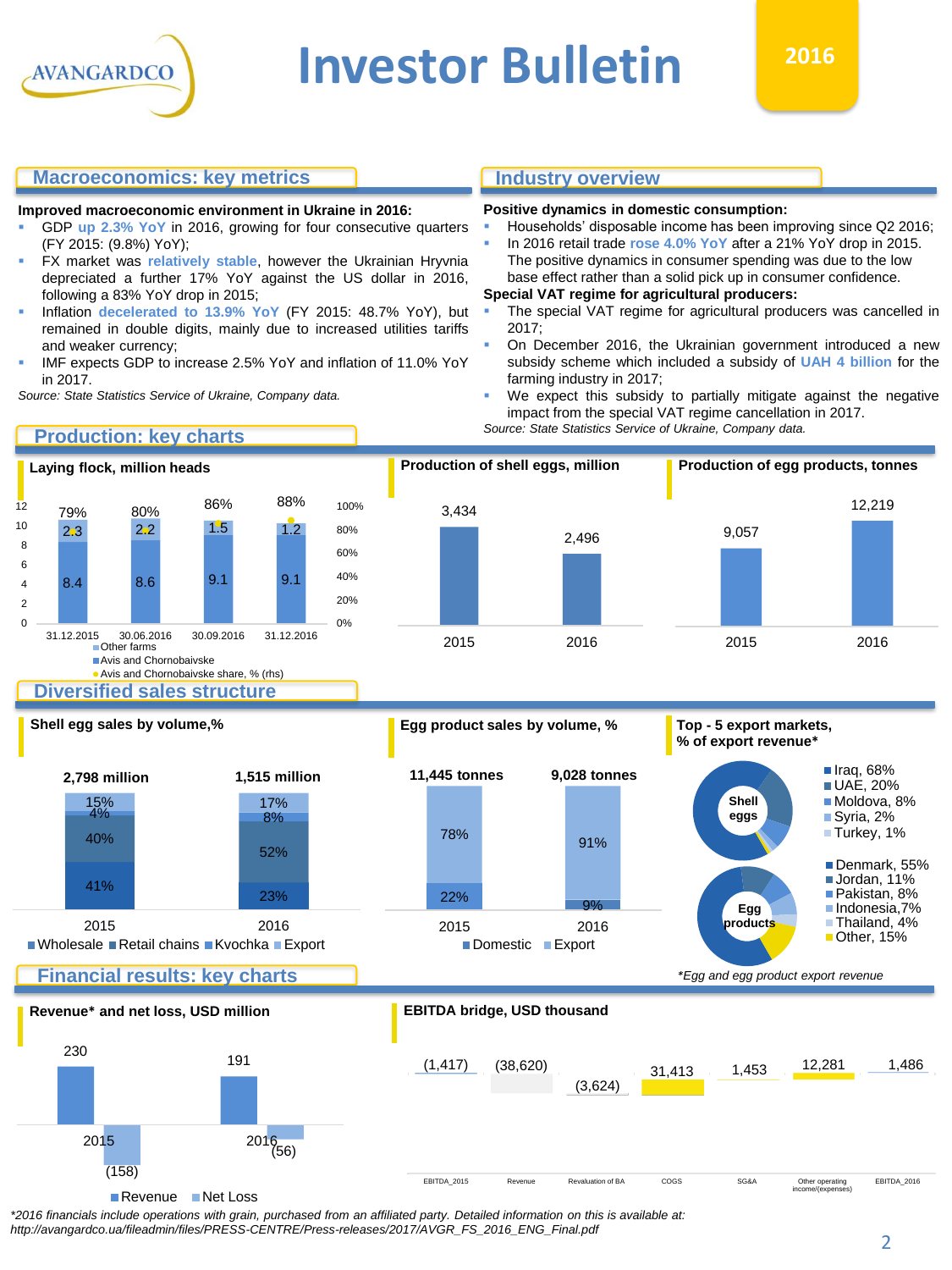

## **Our competitive advantages**

- The largest producer of shell eggs and dry egg products in Ukraine and Europe;
- Economies of scale promote competitiveness on domestic and foreign markets;
- Vertically integrated business model ensures effective cost and quality control at each stage of production;
- Production facilities across Ukraine enable AvangardCo to meet consumer demand in an efficient and timely manner;
- Diversified consumer base and geographical sales outreach in the EU, Asia, the Far East, MENA and the CIS;
- Modern asset base and an automated production cycle promote cost reduction, limit human factor and improve quality of products;
- Consistent adherence to high standards of biosecurity;
- AvangardCo's Quality Management System and its key production assets are certified to ISO standards;
- Experienced management team and adherence to the best standards of corporate governance.

# **Shareholder structure -**



**GDR performance -** Ukrlandfarming PLC Free Float



**Eurobond price -**



# **Securities information**

| Ticker             | AVGR LI                                              |
|--------------------|------------------------------------------------------|
| Stock<br>Exchange  | <b>LSE</b>                                           |
| Deal Size          | 1,437,500 new ordinary shares in the form of<br>GDRs |
| Use of<br>Proceeds | Finalization of capacity expansion programme         |
| Proceeds           | USD 208 million                                      |
| <b>Offer Price</b> | USD 15.0 per GDR                                     |
|                    |                                                      |

#### **Bonds**

On 28 October 2015, AvangardCo via Scheme of Arrangement extended maturity of its Eurobonds from 29 October 2015 to 29 October 2018 $\left(\right)$ 

| Format   | Reg S                                                                                                                                                                                                                                                                                                                                                                                    |                                                        |                                                         |  |
|----------|------------------------------------------------------------------------------------------------------------------------------------------------------------------------------------------------------------------------------------------------------------------------------------------------------------------------------------------------------------------------------------------|--------------------------------------------------------|---------------------------------------------------------|--|
| Amount   | USD 200 million                                                                                                                                                                                                                                                                                                                                                                          |                                                        |                                                         |  |
| Maturity | 29 October 2018                                                                                                                                                                                                                                                                                                                                                                          |                                                        |                                                         |  |
| Coupon   | The 5% coupon payable on 29 October 2015<br>٠<br>(representing the semi-annual payment of the<br>existing 10% coupon) was paid as follows: (i)<br>2% in cash and (ii) 3% as payment in kind<br>$("PIK")$ ;<br>10% payable semi-annually in arrears on 29<br>April and 29 October of each year, commencing<br>29 April 2016, subject to the following PIK and<br>cash payment provisions: |                                                        |                                                         |  |
|          | <b>Interest</b><br>payment<br>date<br>29.04.16<br>29.10.16<br>29.04.17<br>29.10.17<br>29.04.18                                                                                                                                                                                                                                                                                           | <b>PIK interest</b><br>%<br>75<br>75<br>50<br>50<br>25 | <b>Cash interest</b><br>%<br>25<br>25<br>50<br>50<br>75 |  |
|          | 29.10.18                                                                                                                                                                                                                                                                                                                                                                                 | 0                                                      | 100                                                     |  |

Listing LSE